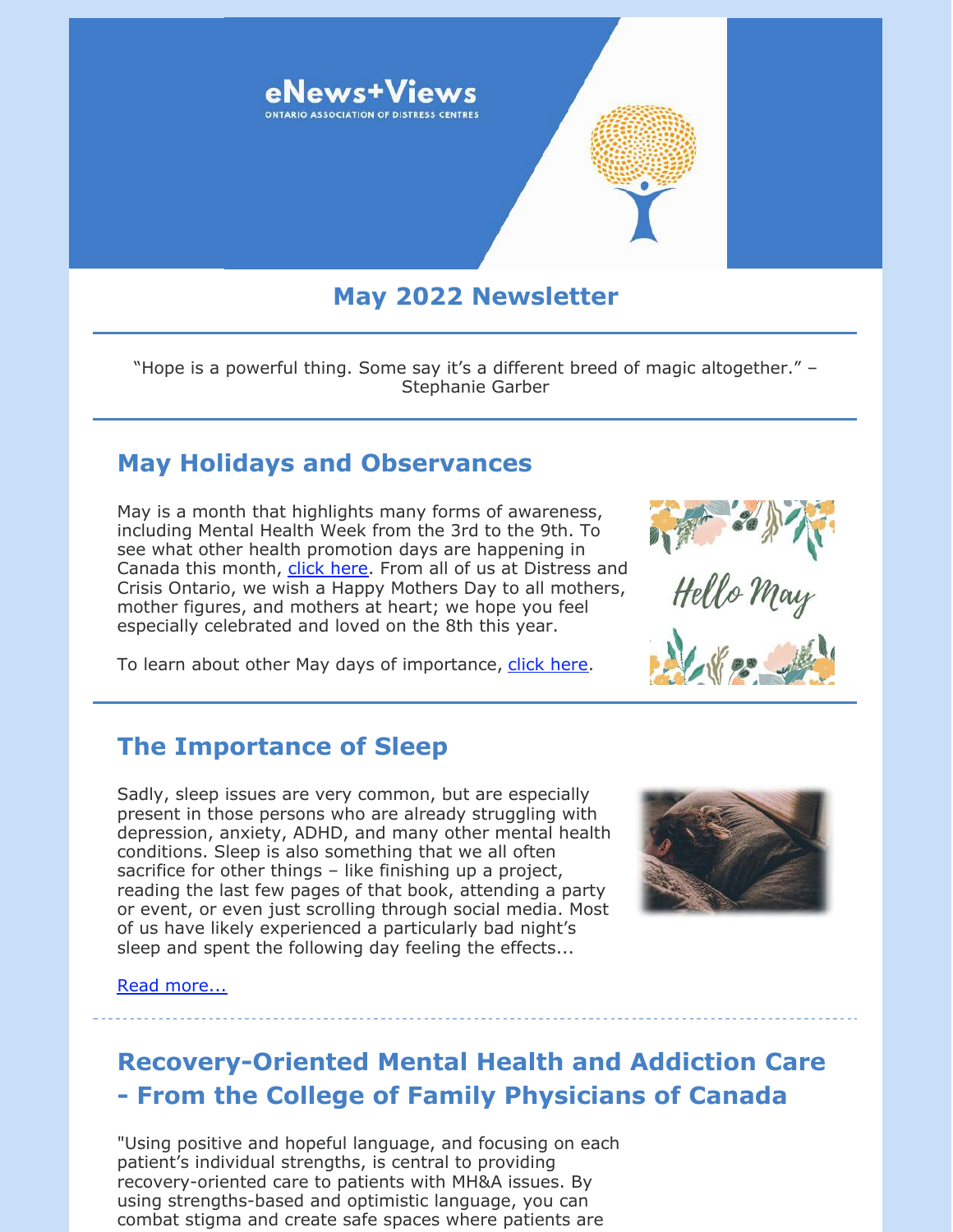comfortable discussing their goals."

While this "Best Advice" guide is written for physicians, it contains information that is helpful to anyone working in the mental health and addictions field. It contains many examples of stigmatizing versus positive language, emphasizes the importance of choice and providing appropriate referrals, [and more](https://files.constantcontact.com/0fb3237d001/c0a42886-3075-446b-b77a-e3e3e0f947d2.pdf).



# **A Reflection on Self-Compassion**

In general, compassion is how we offer understanding to others when they are going through difficult and unfortunate circumstances in their lives (CMHA, 2021). Whether you express compassion for someone who has lost a loved one or forgive someone after they have made a mistake, compassion is all about seeing the pain and providing kindness rather than criticism. Self-compassion is about being kind to oneself when faced with failures and or unexpected outcomes (CMHA, 2021). While we are generally encouraged to practice compassion towards others, self-compassion is sometimes overlooked by



individuals who believe they do not deserve kindness when confronted with their own obstacles and troubles, no matter how great or tiny they are.

[Continue reading...](https://files.constantcontact.com/0fb3237d001/b93433b5-4065-4766-8c55-1bf7366dd492.pdf)

# **Online study of adult men who experienced violence**

The Université du Québec à Montréal (UQÀM) are currently conducting research that aims to better understand the factors that influence the distress of men who have experienced an episode of physical or sexual violence. This research is led by Professor Pascale Brillon (Ph.D.) of the Université du Québec à Montréal (UQAM).

They would very much appreciate counting on our readers' participation in this study, if possible. If you would like to provide your information, your participation consists of answering an online survey that



will require about 20 to 40 minutes of your time. This participation is anonymous and confidential. 5 gift cards valued at \$70 will be randomly drawn from the participants.

This study is open to all adult men who experienced an episode of physical or sexual abuse after the age of 14.

You can access the questionnaire on your computer or cell phone by clicking [here](https://uqamfsh.ca1.qualtrics.com/jfe/form/SV_9ylChHxaKnzrkIm).

If you would like more information on the content of the research, you can read the explanatory document [here](https://files.constantcontact.com/0fb3237d001/22d4b849-0984-433e-9f55-855dd74fbaa3.pdf) (the English document follows the French).



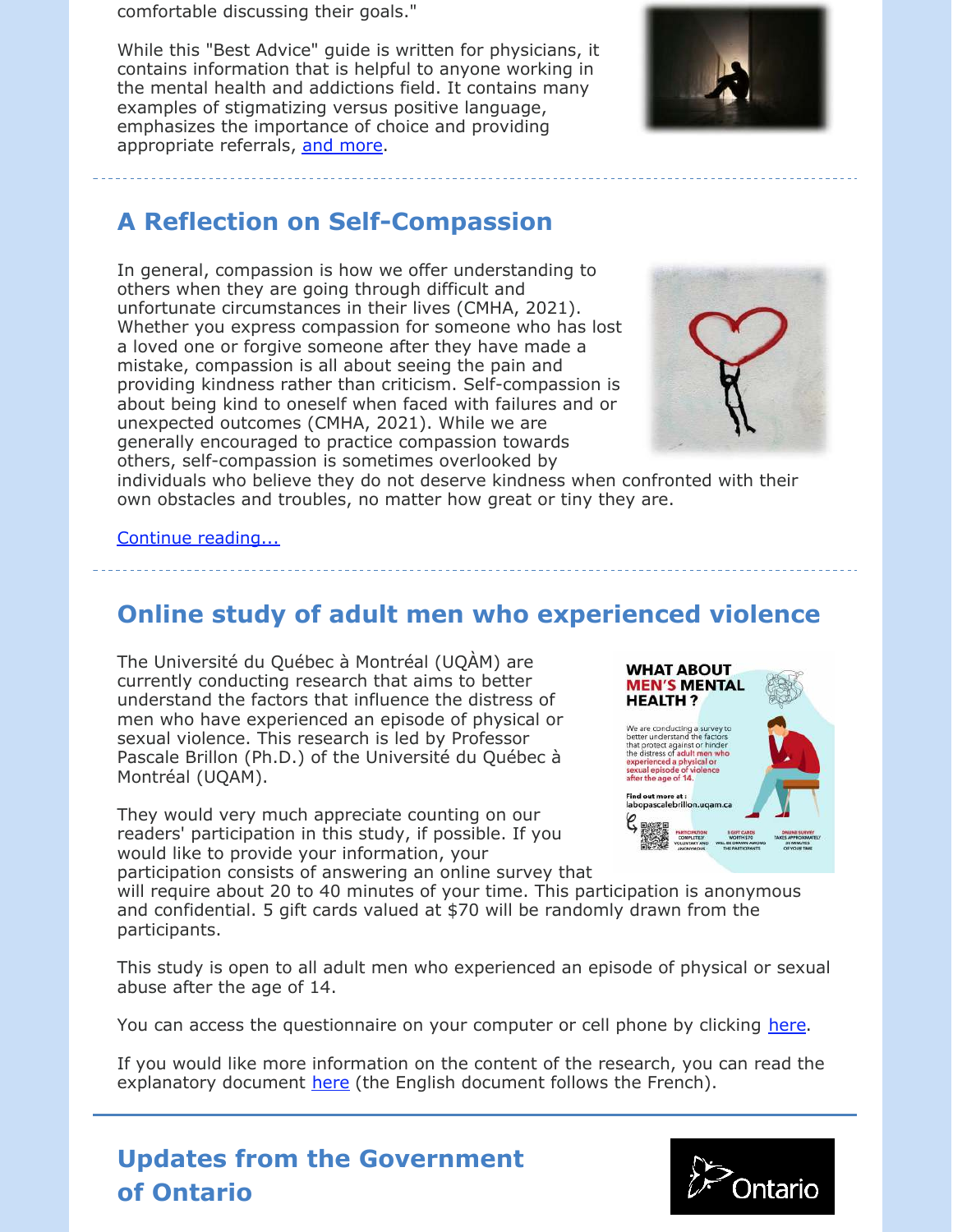### **A Plan to Stay Open**

"Ontario's Plan to Stay Open is the next step in the government's ongoing efforts to build a stronger, more resilient health system that is better prepared to respond to crisis. By filling long-standing gaps in three main areas, including expanding the province's health workforce, shoring-up domestic production of critical supplies and building more hospital beds, the plan provides people and businesses with more certainty by helping to keep the province open."

[Continue reading...](https://news.ontario.ca/en/backgrounder/1002024/a-plan-to-stay-open)

### **Ontario Launches New Tool to Connect People to Nurses and**

### **Other Health Services from Anywhere at Any Time**

"As part of its plan to stay open, the Ontario government and Ontario Health have launched Health Connect Ontario, a new tool that will allow Ontarians to call or chat online with a registered nurse and find the health care services and information they need all in one, easy-to-use website."

#### [Read more...](https://news.ontario.ca/en/release/1002095/ontario-launches-new-tool-to-connect-people-to-nurses-and-other-health-services-from-anywhere-at-any-time)

### **Ontario Investing \$1 Billion More to Expand Home Care**

"As part of the Ontario government's plan to stay open, and to help seniors and recovering patients stay in the homes they love, the Ontario government is investing \$1 billion more over the next three years to further expand home care. This funding will benefit the nearly 700,000 families who rely on home care annually, preventing unnecessary hospital and long-term care admissions and shortening hospital stays. Expanding home care will provide Ontarians with the choice to stay in their home and help with hospital capacity to keep the province open."

[Continue reading...](https://news.ontario.ca/en/release/1002107/ontario-investing-1-billion-more-to-expand-home-care)

## **News from and for our Member Centres**

Save the date for our Annual General Meeting being held virtually on **Thursday June 30th, 2022 at 1:00PM**. Keep an eye on our social media pages, and in your inbox, for more information.



# **The Clyde Mental Health and Addictions Awareness Project**

In honour of Clyde and his family, this month we have chosen to highlight Bereaved Families of Ontario, a province wide organization dedicated to bereavement support through self-help and mutual aid.



"For over 40 years Bereaved Families of Ontario has been supporting grieving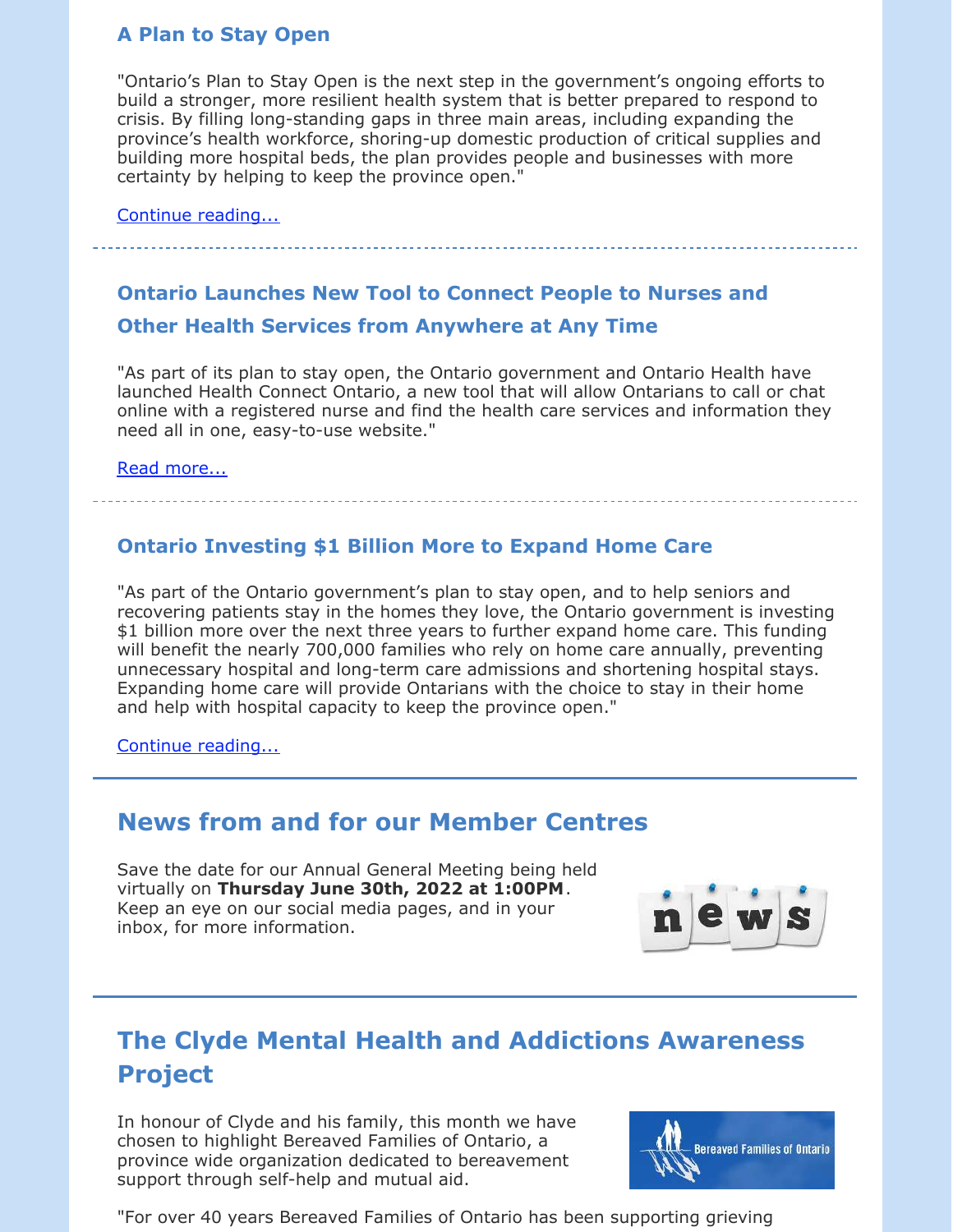Ontarians and today it is more important than ever that we continue our work. BFO offers peer based support at no cost to those in need." To learn more about BFO, [click here](https://bereavedfamilies.net/).

# **Other information...**

#### **"My Experience Working with Distress and Crisis Ontario"**

We would like to thank Harisaa Selvanayagam for choosing to complete her student placement with us this past semester and for being a wonderful addition to our team. You may have seen some of her contributions in these newsletters and/or heard her voice on our podcast over the last few months. Harisaa, we wish you all the best and hope your experiences here help you continue to learn and grow.



### **Mental Health Week 2022**

May 3rd to 9th is Mental Health Week in Canada and the theme this year is empathy. If you would like to learn more and gain some tools for sharing information, you can visit the Canadian Mental Health Associations website dedicated to Mental Health Week [here](https://www.mentalhealthweek.ca/).

# **DCO Updates**

### **Learning Forum Update**

Important updates and refreshes continue with our Learning Forum content. We now have many new and updated modules uploaded to our website with more on the way very soon.

### **Spirit of Volunteerism Committee**

Our Spirit of Volunteerism (SOV) Committee has decided to pause on redeveloping the SOV Awards for now and are instead focusing on providing support to Member centres and their volunteers as organizations shift to various inoffice, remote, and hybrid work styles. Further information will be sent to Member centres in the coming weeks.

SOV Webinars will continue to be offered monthly, information for May's event will also be sent out shortly.

### **Website**

To learn more about Distress and Crisis Ontario, our member organizations, and current news and events, check out our website at *dcontario.org*. As our site is still relatively new, we appreciate any feedback you may have if you encounter errors or glitches in the site. You can reach us by email at info@dcontario.org.